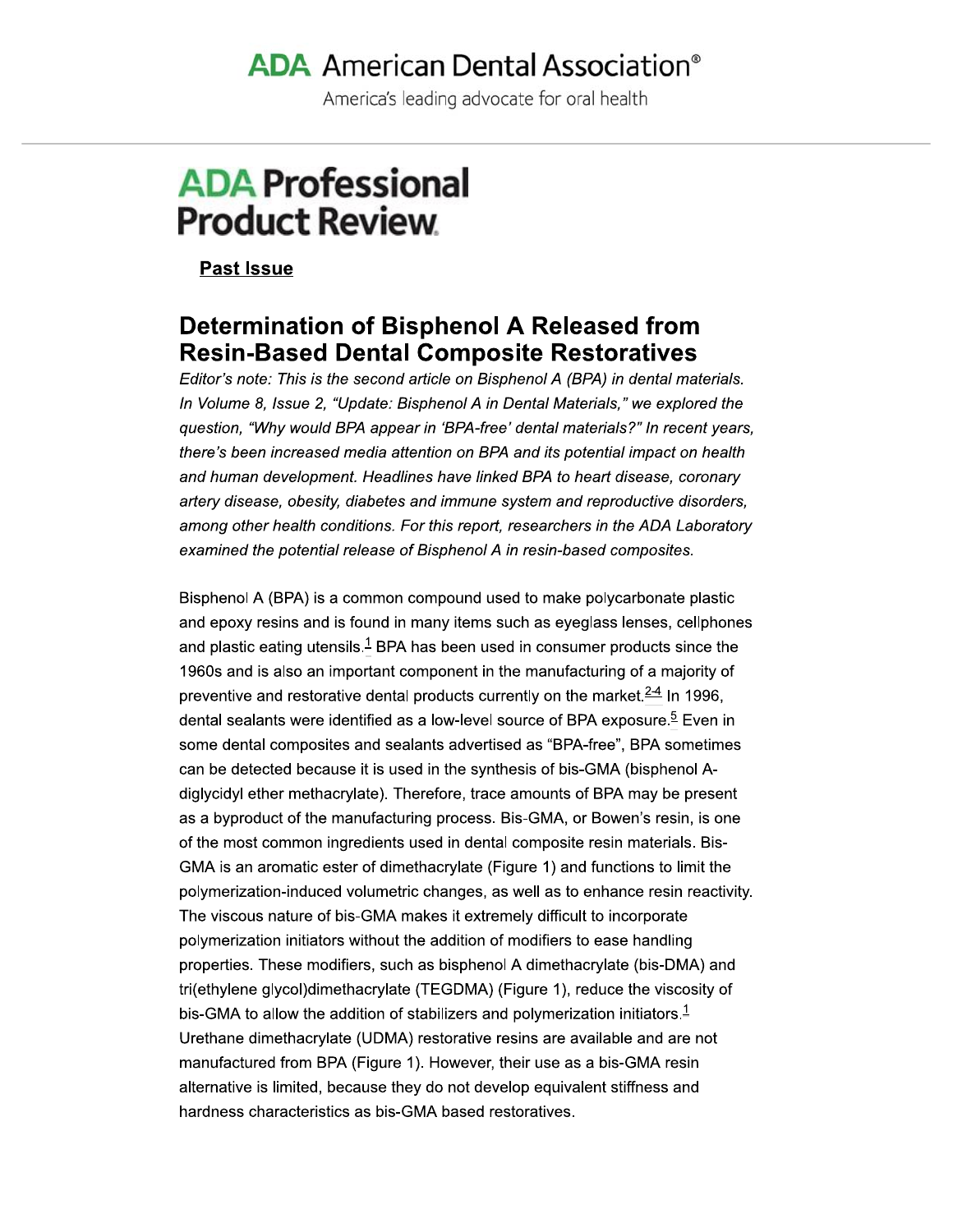Since both bis-GMA and bis-DMA can release trace levels of BPA, the use of these monomers has been heavily scrutinized in recent years. The controversy surrounding BPA stems from its ability to mimic estradiol, a hormone produced by a variety of tissues including the ovaries and testes, and to bind to mammalian estrogen receptors in laboratory studies.<sup>5-13</sup> There are concerns that BPA might be linked to heart disease, obesity, diabetes, immune system and reproductive disorders, breast cancer and a decrease in sperm count, among other health issues.<sup>1, 11, 14-16</sup>

How does BPA find its way into the human body? BPA exposure comes primarily from packaging of processed foods and beverages. Dental resin-based restorative materials are another source of exposure.<sup>17-20</sup> Resin-based materials, such as composites, adhesives, pit and fissure sealants and cements, undergo monomerto-polymer conversion during light-activated or chemically activated polymerization. While BPA is not an added component to dental resin composite materials, it can be a contaminant or residual monomer in resin-based dental materials containing bis-GMA. BPA also might be present due to the degradation of bisphenol A-dimethacrylate (bis-DMA) through the action of salivary esterases. This may affect the composite microstructure by forming pores that can lead to weakening of the composite material,  $18, 19, 21-23$  which in turn may facilitate BPA release.



A study by Kingman<sup>24</sup> conducted in 2012 revealed that exposure to **BPA** from dental resin composite placement is very brief and miniscule compared to the U.S.

Environmental Protection Agency's acceptable daily exposure limit.<sup>25</sup> Using the test subjects' salivary BPA measurements before composite placement and then at intervals post-placement, researchers reported salivary and urinary BPA levels over time. The EPA-accepted BPA exposure limits are  $3.5 \times 10^6$  nanograms per day for a 70 kg man and  $0.5 \times 10^6$  nanograms per day for a 10 kg child, which is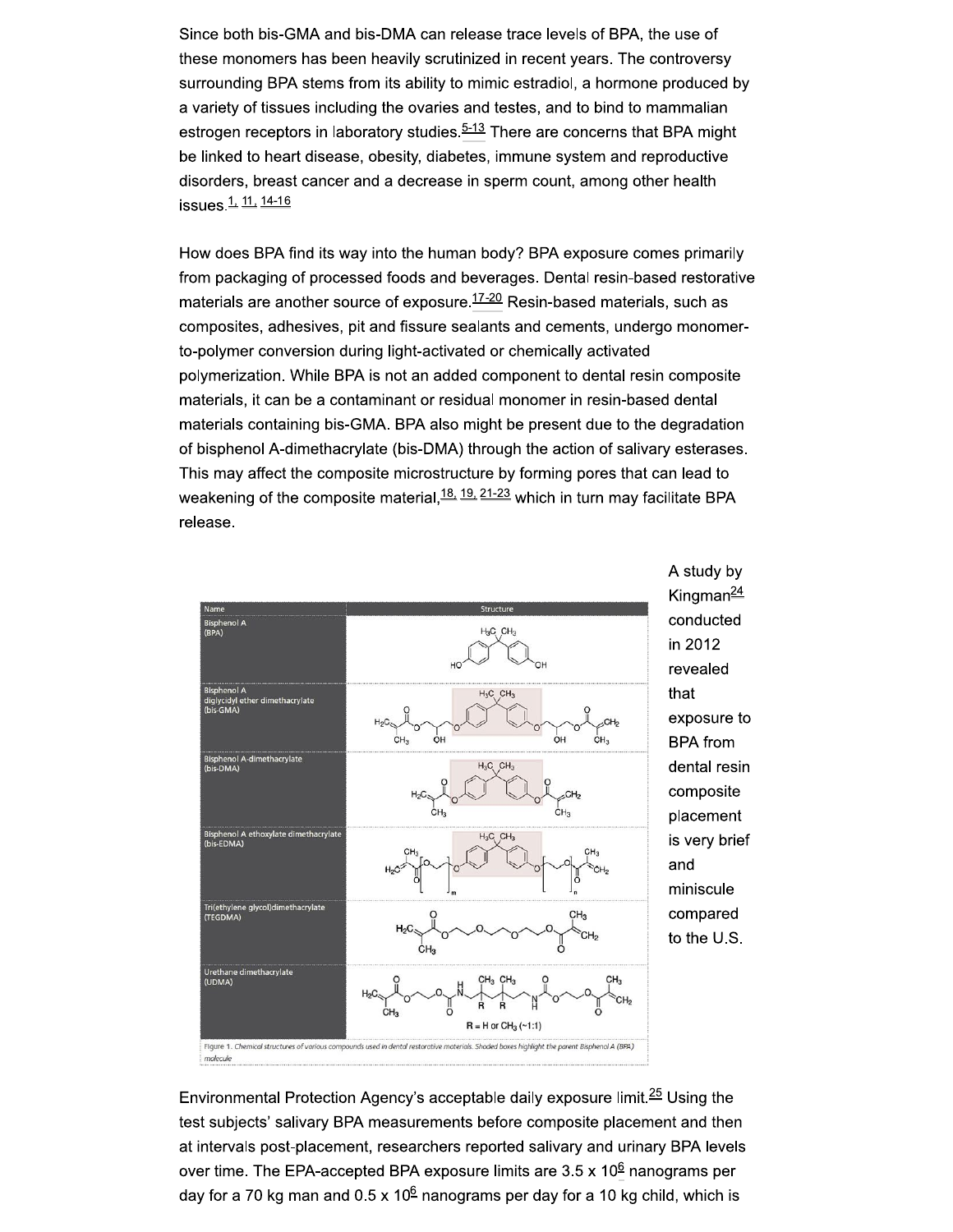500,000 times higher than the amount Kingman found from current bis-GMAbased composites, as well as above the 5,000 ng/kg/ day suggested by the European Food Safety Authority (EFSA).<sup>17, 25</sup>

For this study, ADA Laboratory researchers investigated the amount of BPA present in 11 bis-GMA-based composite restorative resins (Table 1): Heliomolar HB (Ivoclar Vivadent, Amherst, N.Y.), Filtek Supreme Ultra Universal (3M ESPE, St. Paul, Minn.), Grandio (Voco, Briarcliff Manor, N.Y.), SonicFill (Kerr, Orange, Calif.), Tetric EvoCeram Bulk Fill (Ivoclar Vivadent), X-tra fil (Voco), Filtek Bulk Fill Flowable Restorative (3M ESPE), SureFil SDR Flow (Dentsply Caulk, Milford, Del.), Clearfil Majesty Flow (Kuraray America, New York, N.Y.), Filtek Supreme Ultra Flowable (3M ESPE), Esthet-X Flow (Dentsply, York, Penn.), and two products marketed as bis-GMA-free, Embrace WetBond Class V (Pulpdent, Watertown, Mass.) and Venus Bulk Fill (Heraeus Kulzer, South Bend, Ind.)

In addition, researchers determined the amount of BPA eluted from the fully cured composites. The researchers also compared the experimentally observed levels of BPA to the acceptable exposure limits specified by the Environmental Protection Agency (EPA) and the European Food Safety Authority (EFSA).

#### **Methods**

Four different resin-based restorative materials (universal, bulk-fill, bulk-fill flowable and flowable) were selected for this study (Table 2). Two bis-GMA-free materials, raw bis-DMA, and raw bis-**GMA** from three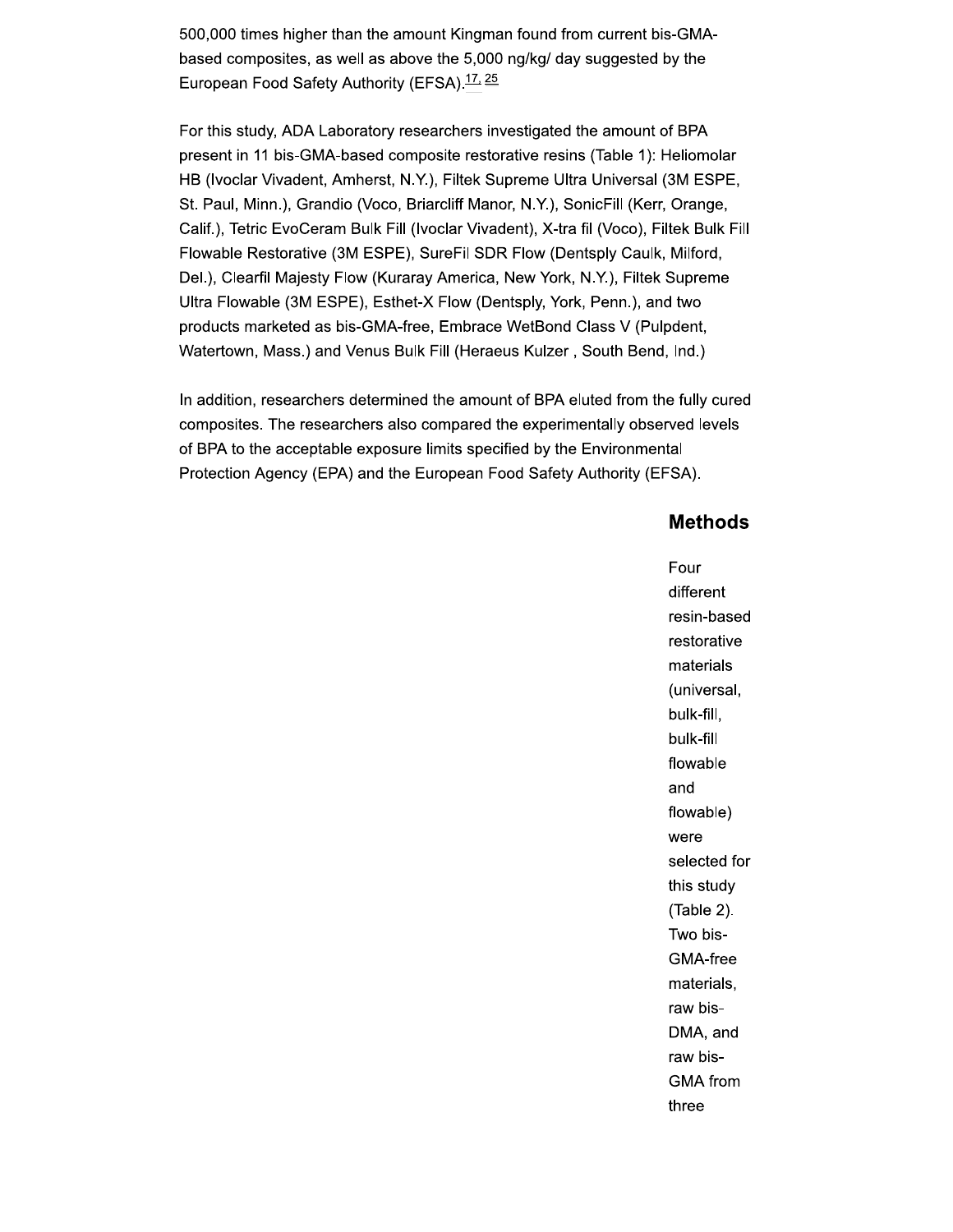| Table 1. List of Evaluated Products      |                                                                            |  |
|------------------------------------------|----------------------------------------------------------------------------|--|
| Composite                                | Manufacturer                                                               |  |
| <b>Heliomolar HB</b>                     | Ivoclar Vivadent<br>800-533-6825<br>www.ivoclarvivadent.us.com             |  |
| <b>Filtek Supreme Ultra</b>              | <b>3M ESPE</b><br>800-634-2249<br>www.3mespe.com                           |  |
| Grandio                                  | Voco<br>888-658-2584<br>www.vocoarnerica.com                               |  |
| <b>SonicFill</b>                         | Kerr<br>800-kerr-123<br>www.kerrdental.com/sonicfill                       |  |
| <b>Tetric EvoCeram Bulk Fill</b>         | Ivoclar Vivadent<br>800-533-6825 www.<br>ivoclarvivadent.com               |  |
| X-tra fil                                | Voco<br>888-658-2584<br>www.vocoamerica.com<br>.                           |  |
| <b>Filtek Bulk Fill</b>                  | <b>3MESPE</b><br>800-634-2249<br>www.3mespe.com                            |  |
| <b>SureFil SDR</b>                       | Dentsply Caulk<br>800-877-0020<br>www.dentsply.com<br>and a company of the |  |
| <b>Clearfil Majesty Flow</b>             | Kuraray America<br>800-879-1676<br>www.kuraraydental.com/                  |  |
| Filtek Supreme Ultra<br>Flowable         | <b>3MESPE</b><br>800-634-2249<br>www.3mespe.com                            |  |
| <b>Esthet-X Flow</b>                     | Dentsply<br>800-877-0020<br>www.dentsply.com                               |  |
| <b>Embrace WetBond Class V</b><br>(UDMA) | Pulpdent<br>800-343-4342<br>www.pulpdent.com/                              |  |
| Venus Bulk Fill (UDMA,<br>bis-EDMA)      | Heraeus Kulzer<br>800-431-1785<br>www.heraeus-dental.com                   |  |

manufacturers also were evaluated.

Each of the materials evaluated contained bis-GMA or bis-GMA-based resin, with the exception of Venus Bulk Fill composite, which contains urethane dimethacrylate (UDMA) and bis-EDMA, and Embrace WetBond Class V, which also uses UDMA.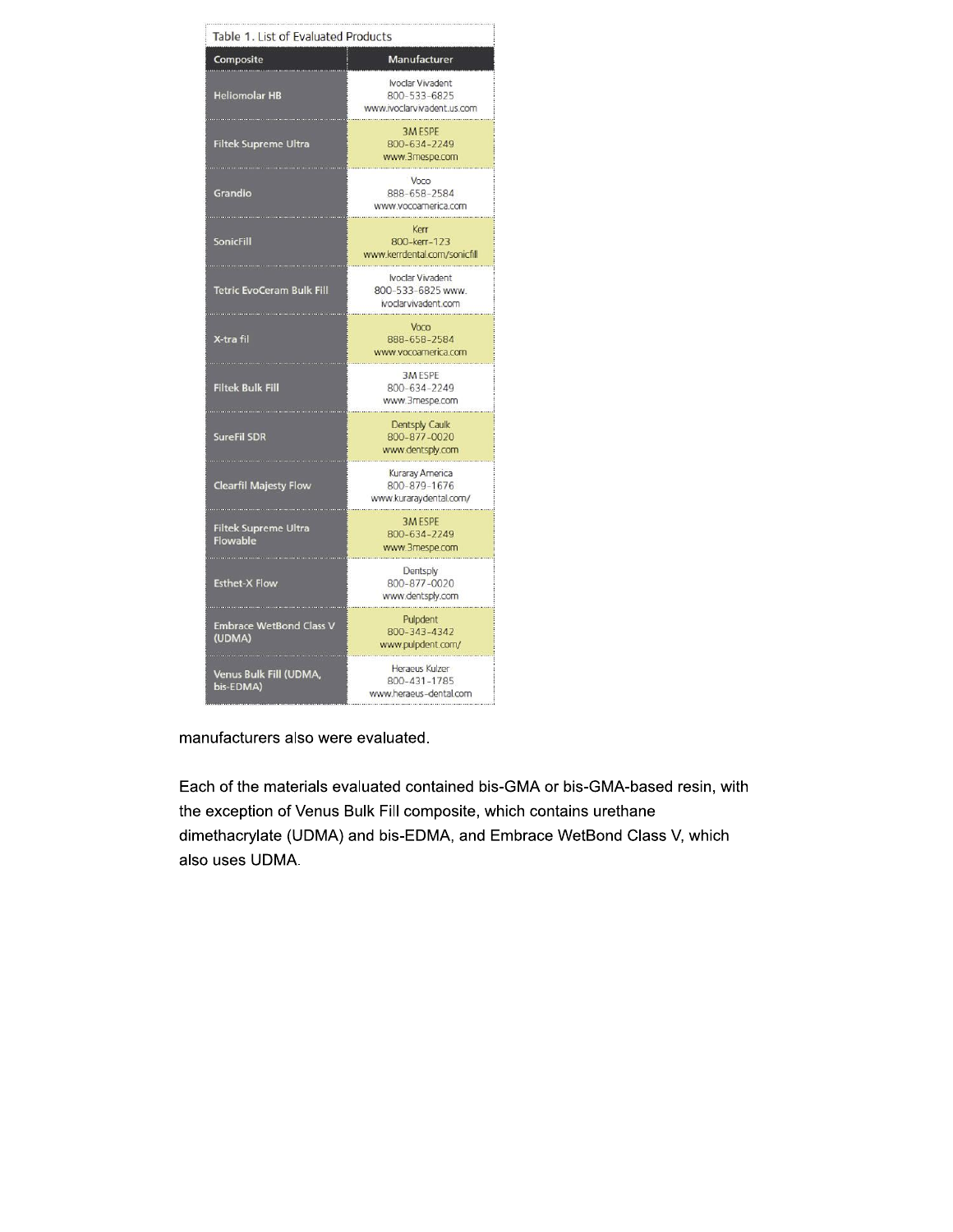| Table 2. Summary of dental composites and raw<br>materials |                                     |                         |  |
|------------------------------------------------------------|-------------------------------------|-------------------------|--|
| <b>Material</b>                                            | Composite                           | Manufacturer            |  |
| <b>Universal</b>                                           | <b>Heliomolar HB</b>                | <b>Ivoclar Vivadent</b> |  |
|                                                            | <b>Filtek Supreme Ultra</b>         | <b>3M ESPE</b>          |  |
|                                                            | Grandio                             | Voco                    |  |
| <b>Bulk Fill</b>                                           | SonicFill                           | Kerr                    |  |
|                                                            | Tetric EvoCeram Bulk<br>Fill        | Ivoclar Vivadent        |  |
|                                                            | X-tra fil                           | Voco                    |  |
| <b>Bulk Fill</b><br>Flowable                               | <b>Filtek Bulk Fill</b>             | <b>3M ESPE</b>          |  |
|                                                            | SureFil SDR                         | <b>Dentsply Caulk</b>   |  |
| Flowable                                                   | Clearfil Majesty                    | Kuraray America         |  |
|                                                            | <b>Filtek Supreme</b>               | 3M ESPE                 |  |
|                                                            | Esthet-X Flow                       | Dentsply                |  |
| bis-GMA Free                                               | Embrace (UDMA)                      | Pulpdent                |  |
|                                                            | Venus Bulk Fill (UDMA.<br>bis-EDMA) | Heraeus Kulzer          |  |
| <b>Raw Material</b>                                        |                                     |                         |  |
| Raw bis-DMA                                                | Unpolymerized                       | Sigma-Aldrich           |  |
| Raw bis-GMA                                                | Unpolymerized                       | Esstech, Inc.           |  |
| Raw bis-GMA                                                | Unpolymerized                       | Polysciences, Inc.      |  |
| Raw bis-GMA                                                | Unpolymerized                       | Sigma-Aldrich           |  |

Researchers extracted one set of unpolymerized specimens with acetonitrile to simulate a "worst-case scenario"-and the maximum possible BPA elution at 37°C for 24 hours. They polymerized the second set of specimens by using molds of 10 millimeters in diameter and 2 millimeters in depth and a mass of about 350 milligrams. They used an Optilux 501(Kerr, Orange, CA) polymerization unit with a light power density of greater than 600 milliwatts per square centimeter to cure the resin-based composites according to the manufacturer's instructions. They exposed specimens to air during light curing to allow for the formation of an oxygen-inhibited layer of under-cured resin, as would develop during clinical conditions. They then extracted polymerized discs with artificial saliva<sup>26</sup> containing 0.3 units per milliliter of porcine esterase $\frac{24}{1}$  to simulate the BPA elution into the oral environment at 37°C for 24 hours. They also extracted one polymerized specimen of each product using similar artificial saliva conditions for 48 hours to assess any extended BPA release.

Once the scientists extracted the dental composites with acetonitrile or artificial saliva, they sent liquid extracts to a pharmaceutical development and analysis company (Intertek Pharmaceutical Services, El Dorado Hills, Calif.) for analysis by means of liquid chromatography tandem mass spectrometry (LC-MS/MS). Prior to analysis, extracts were further prepared, along with a calibration curve, using a liquid-liquid extraction procedure (in artificial saliva lacking porcine esterase or acetonitrile, as appropriate), evaporated to dryness, and reconstituted in a solution of methanol and ammonium acetate. The lower limit of BPA quantitation was 0.2 nanograms per mL (0.2 parts per billion) in the initial extracts of polymerized composites in artificial saliva, and 0.5 nanograms per mL (0.5 parts per billion) in the acetonitrile extracts of unpolymerized composites. Quality control samples and a stable isotope labeled "internal standard" (d16-BPA) were used throughout the analyses to ensure accurate quantification of BPA.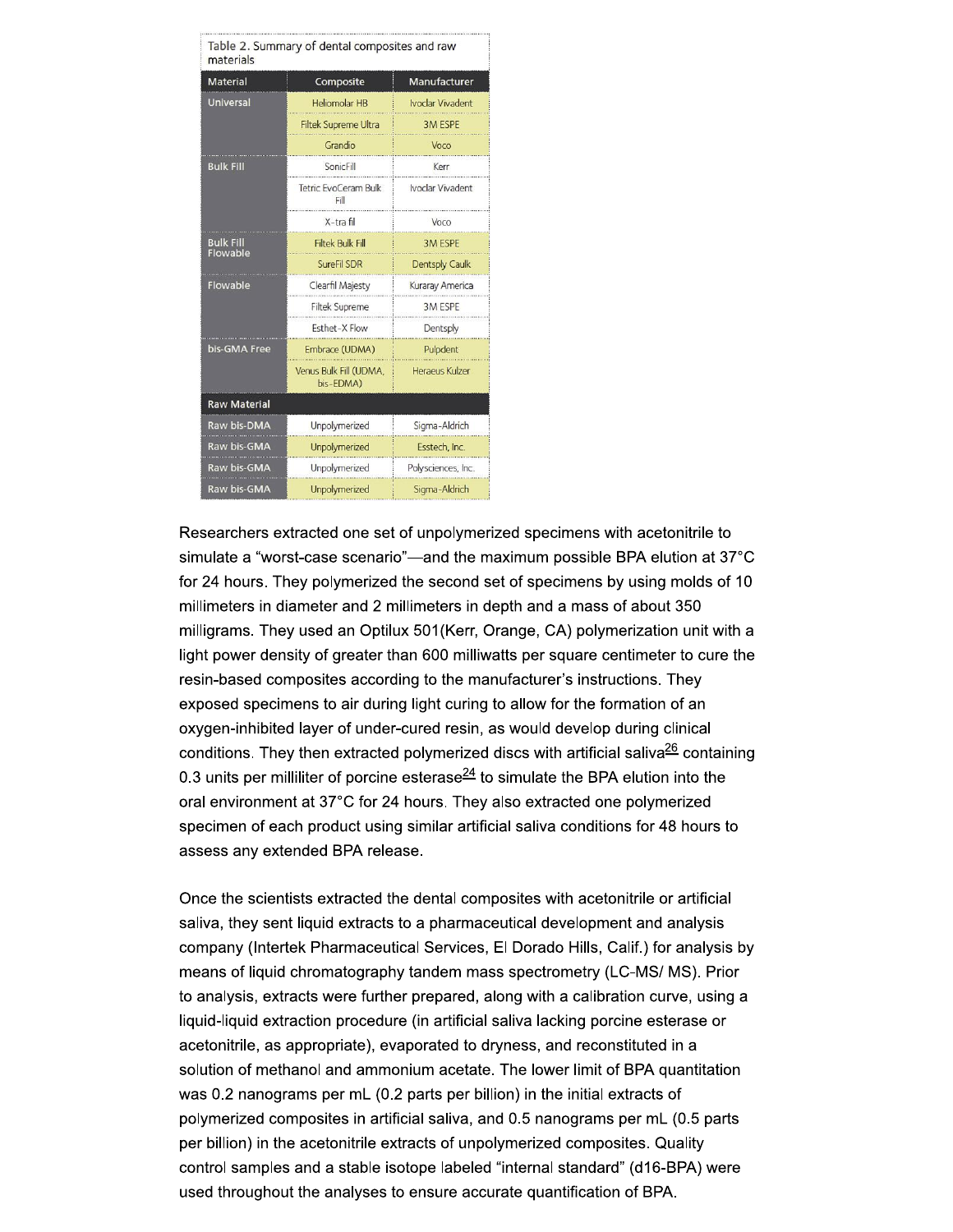#### **Results**

BPA was detected in unpolymerized dental composite materials in acetonitrile after 24 hours and the amount detected represented the maximum amount of BPA that could be released from all specimens tested. The amount of BPA released from unpolymerized composites dissolved in acetonitrile ranged from less than 5 ng per gram to about 12,000 ng per gram for bis-GMA-based composites (Table  $3).$ 

| Table 3. Maximum potential BPA release from<br>unpolymerized composites after 24 hours. |                                                        |  |
|-----------------------------------------------------------------------------------------|--------------------------------------------------------|--|
| <b>Unpolymerized Composite</b><br>Material                                              | BPA in Acetonitrile (n=3)<br>ng/g composite $\pm$ s.d. |  |
| <b>Heliomolar HB</b>                                                                    | $496 + 05$                                             |  |
| <b>Filtek Supreme Ultra</b>                                                             | $7731 + 79$                                            |  |
| Grandio                                                                                 | $1874 + 06$                                            |  |
| SonicFill                                                                               | $155.6 \pm 3.8$                                        |  |
| <b>Tetric EvoCeram Bulk Fill</b>                                                        | $1,188.9 \pm 92.1$                                     |  |
| X-tra fil                                                                               | $65.1 + 36$                                            |  |
| <b>Filtek Bulk Fill</b>                                                                 | $147 + 14$                                             |  |
| <b>SureFil SDR</b>                                                                      | $377 + 24$                                             |  |
| <b>Clearfil Majesty Flow</b>                                                            | $< 10.0*$                                              |  |
| <b>Filtek Supreme Plus</b><br>Flowable                                                  | $343 + 16$                                             |  |
| <b>Esthet-X Flow</b>                                                                    | $19.2 + 1.7$                                           |  |
| <b>Embrace WetBond Class V</b>                                                          | $< 5.00*$                                              |  |
| <b>Venus Bulk Fill</b>                                                                  | $12,225.0 \pm 706.9$                                   |  |
| $\star$ There is the presented below the limit of constitution of 100 == DDM (=         |                                                        |  |

re below the limit of quantitation of and 5.0 ng BPA/g composite for these products. Interferences prevented achieving a lower limit of quantitation for the Clearfil Majesty Flow

| al Lilicial Saliva al tel 24 Tiours.                                                                      |                                                          |  |
|-----------------------------------------------------------------------------------------------------------|----------------------------------------------------------|--|
| <b>Composite Material</b>                                                                                 | BPA release after 24h (n=3)<br>ng/g composite $\pm$ s.d. |  |
| <b>Heliomolar HB</b>                                                                                      | $79 + 20$                                                |  |
| Filtek Supreme Ultra                                                                                      | $3.8 \pm 0.4$                                            |  |
| Grandio                                                                                                   | $3.8 \pm 1.1$                                            |  |
| <b>SonicFill</b>                                                                                          | $2.9 \pm 0.7$                                            |  |
| <b>Tetric EvoCeram Bulk Fill</b>                                                                          | $70 + 03$                                                |  |
| X-tra fil                                                                                                 | $1.8 + 0.3$                                              |  |
| <b>Filtek Bulk Fill</b>                                                                                   | $6.2 \pm 1.0$                                            |  |
| <b>SureFil SDR</b>                                                                                        | $15 + 08$                                                |  |
| <b>Clearfil Majesty Flow</b>                                                                              | $2.6 + 1.6$                                              |  |
| <b>Filtek Supreme Plus</b><br>Flowable                                                                    | $3.1 + 0.7$                                              |  |
| <b>Esthet-X Flow</b>                                                                                      | $1.9 + 0.4$                                              |  |
| <b>Embrace WetBond Class V</b>                                                                            | $<1.4*$                                                  |  |
| <b>Venus Bulk Fill</b>                                                                                    | $804 + 13$                                               |  |
| * These values were below the limit of quantitation of 1.4 ng of BPA<br>per g composite for this product. |                                                          |  |

Table 4. BPA release from polymerized composites in  $\frac{1}{2}$ 

However, as seen in Table 4, when polymerized composites were extracted with artificial saliva for 24 hours, the **BPA** values dropped to a range of 1.4 to 80.4 ng of BPA per g of composite. **Extraction for** 48 hours resulted in similar levels and demonstrated minor, if any, additional leaching of BPA in all products. As shown in Table 5. **BPA** was released from three different

sources of raw bis-**GMA** 

dissolved in acetonitrile for  $24$ 

hours. These three sources of raw bis-GMA contained residual levels of BPA ranging from 25.7 to 475.9 ng/g of compound. This is an 18-fold difference from low to high BPA levels, indicating a wide range of residual BPA among different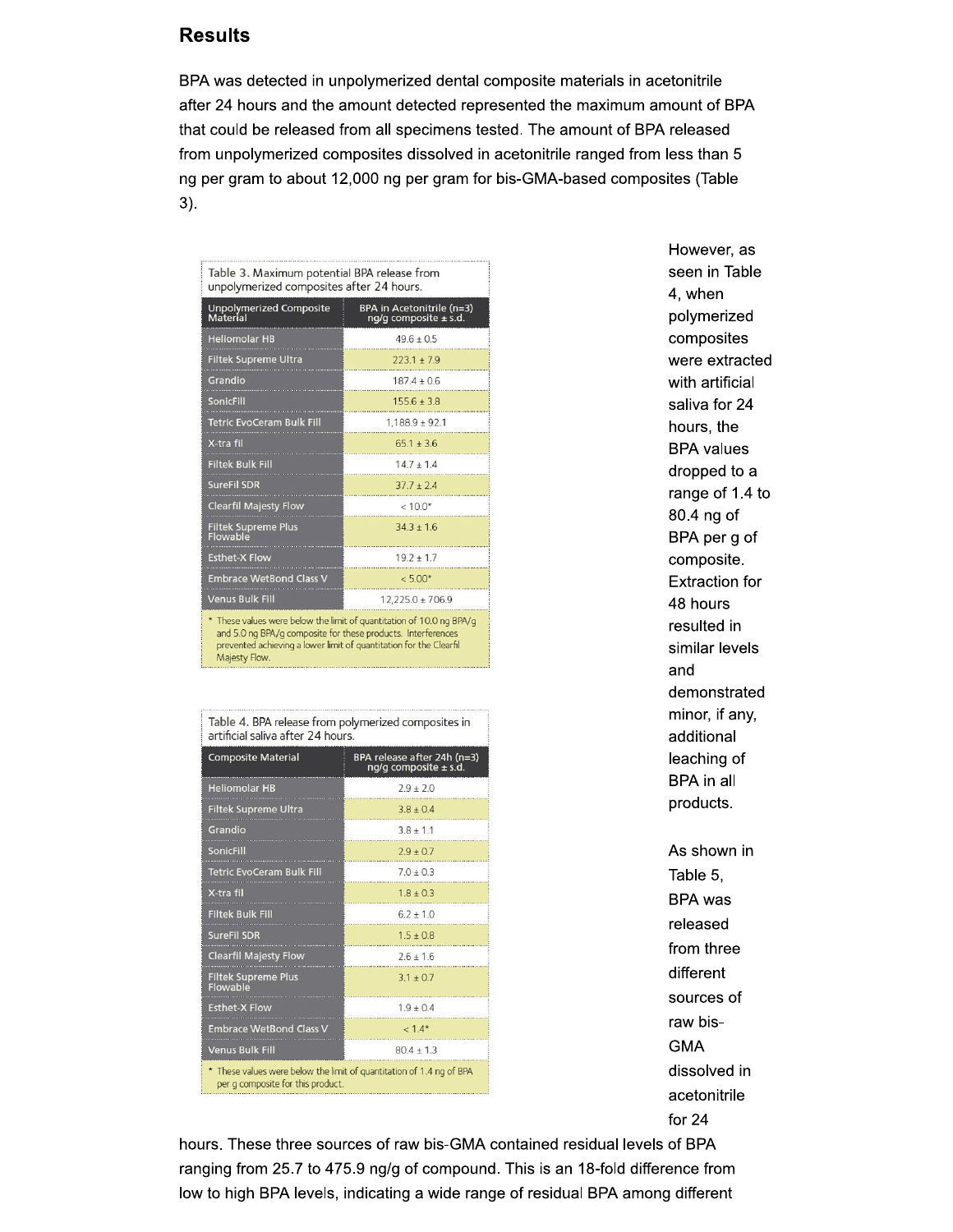suppliers. Furthermore, the commercial sample of bis-DMA demonstrated a very high level of residual BPA at almost 113,000 ng/g without hydrolysis by esterase. Therefore, it is easy to understand how BPA could be detected in a product that uses bis-DMA as an ingredient.

BPA in uncured composite is not proportionally extracted from the same mass as after the composite is cured. Venus Bulk Fill and Tetric EvoCeram Bulk Fill had the highest amounts of BPA in uncured material, yet proportionally had the least amount of extractable BPA in cured polymer. This demonstrates that other factors come into play that lock BPA into the polymer, making it more difficult to extract.

| Table 5. BPA levels in raw materials dissolved in<br>acetonitrile.     |                          |
|------------------------------------------------------------------------|--------------------------|
| Raw Material (Manufacturer)<br>BPA release (n=3) $\frac{ng}{g}$ ± s.d. |                          |
| bis-GMA (Esstech, Inc.)                                                | $1048 + 44$              |
| bis-GMA (Polysciences, Inc.)                                           | $4759 + 86$              |
| bis-GMA (Sigma-Aldrich)                                                | $757 + 14$               |
| bis-DMA (Sigma-Aldrich)                                                | $112.796.9 \pm 21.567.2$ |

## **Discussion/Conclusions**

Although manufacturers of dental restorative resin materials no longer add BPA to their products, there are several ways that composites may contribute to BPA exposure, such as:

- from residual unreacted BPA present in raw materials used to produce the resin restoratives;
- after enzymatic degradation of polymerized materials by salivary esterases;
- . in the formation of an oxygen-inhibited layer of incompletely polymerized resin on the restoration surface;
- in the overall reduction in the degree of conversion of monomer to polymer in composites as a result of inadequate light-curing.

Tables 3 and 4 show that only a fraction of available BPA in resins is released after polymerization. It is apparent from this study that most residual BPA is locked inside the polymer, thus limiting BPA bioavailability. Both the 24-hour and 48-hour extracts of polymerized composite released BPA in similar amounts, which supports the clinical findings that BPA exposure would be acute and limited to a short period after composite placement. $\frac{24}{3}$ 

An explanation for short-duration BPA exposure might be found in the oxygeninhibited layer of freshly cured composite.<sup>27</sup> Wear of the soft, underpolymerized surface layer on unpolished composite restorations could account for the clinical observation that the majority of BPA released into saliva occurs within 24 hours post-placement.<sup>24</sup>

Tables 3 and 4 clearly show the maximum BPA content in unpolymerized composite dissolved in acetonitrile compared to the more clinically relevant polymerized composite extracts in artificial saliva. The ratio of extractable BPA from polymerized composite increases with increasing amounts of BPA in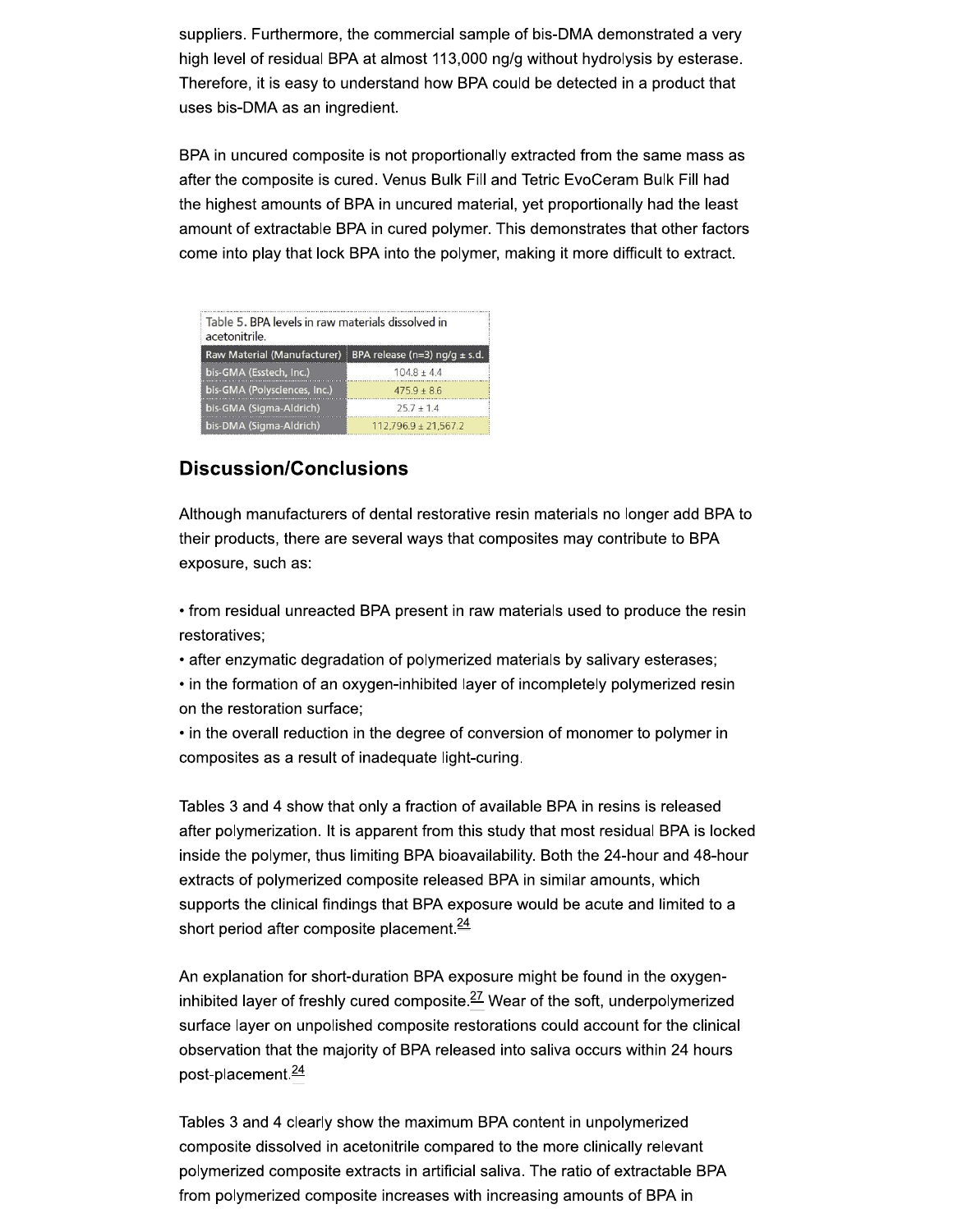unpolymerized material. Thus, the majority of a material's BPA content is most likely "locked" inside the polymerized configuration, making BPA considerably less bioavailable. Therefore, curing the restorative material as completely as possible maximizes the material's monomer-to-polymer conversion and should minimize its potential to release BPA. Furthermore, polishing the restoration may remove the oxygen-inhibited layer on the surface, and likely contributes to substantially reduced duration of BPA release into saliva immediately after restoration placement.<sup>27</sup>

Perhaps the most important source of BPA is from residual BPA left over from the bis-GMA synthesis process. Table 5 shows measurable amounts of BPA in raw bis-GMA that varies from supplier to supplier. However, these levels are not a significant source of BPA exposure (Tables 3 and 4).

Table 5 also shows that the highest level of residual BPA was found in a preparation of bis-DMA (112,797 ng/g). BPA in acetonitrile was released from bis-DMA without hydrolysis by esterases. Since esterases could not have contributed to the release of BPA from these raw materials, and since BPA is used to synthesize these compounds, the detectable BPA likely was from residual, unreacted BPA remaining after completion of the synthesis process.

Some manufacturers advertise "bis-GMA-free" resin restoratives; however, not all bis-GMA-free materials are actually free of BPA. One of these products, polymerized Venus Bulk Fill, showed a comparatively high potential for BPA release (80 ng/g) after extraction in artificial saliva (Table 4). When dissolved in acetonitrile (Table 3), unpolymerized Venus Bulk Fill had the highest BPA level at 12,225 ng/g. The explanation for this observation is that Venus Bulk Fill is a bis-EDMA-based material, which is synthesized from BPA. Although raw bis-EDMA was not investigated in this study for residual BPA, it is likely that the detectable BPA remained as an unreacted material used in the bis-EDMA synthesis. Therefore, clinicians should be skeptical of the claim that bis-GMA-free restoratives have no potential to release BPA.

#### What do these findings mean?

The EPA's maximum acceptable daily exposure limits are  $3.5 \times 10^6$  ng of BPA per 24 hours for an adult weighing 70 kilograms and 0.5 x 106 ng of BPA per 24 hours for a child weighing 10 kilograms. $\frac{25}{2}$  Recently, a more conservative BPA exposure level was proposed by the European Food Safety Authority (EFSA) at 5,000 ng per kilogram per day and is 10 percent of the EPA's limit and corresponds to 17,500 and 2,500 times lower than the maximum permissible daily limit for adults and children, respectively.<sup>17</sup> According to the EPA's and EFSA's limits, respectively, one polymerized 250 mg Venus Bulk Fill composite extracted with artificial saliva after 24 hours was 175,000 and 17,500 times lower than the maximum permissible daily limit for adults and 25,000 and 2,500 times lower than the maximum permissible daily limit for children. Venus Bulk Fill had the highest potential to leach BPA than any other product tested, yet this product presented no concerns on the basis of the current established exposure limits.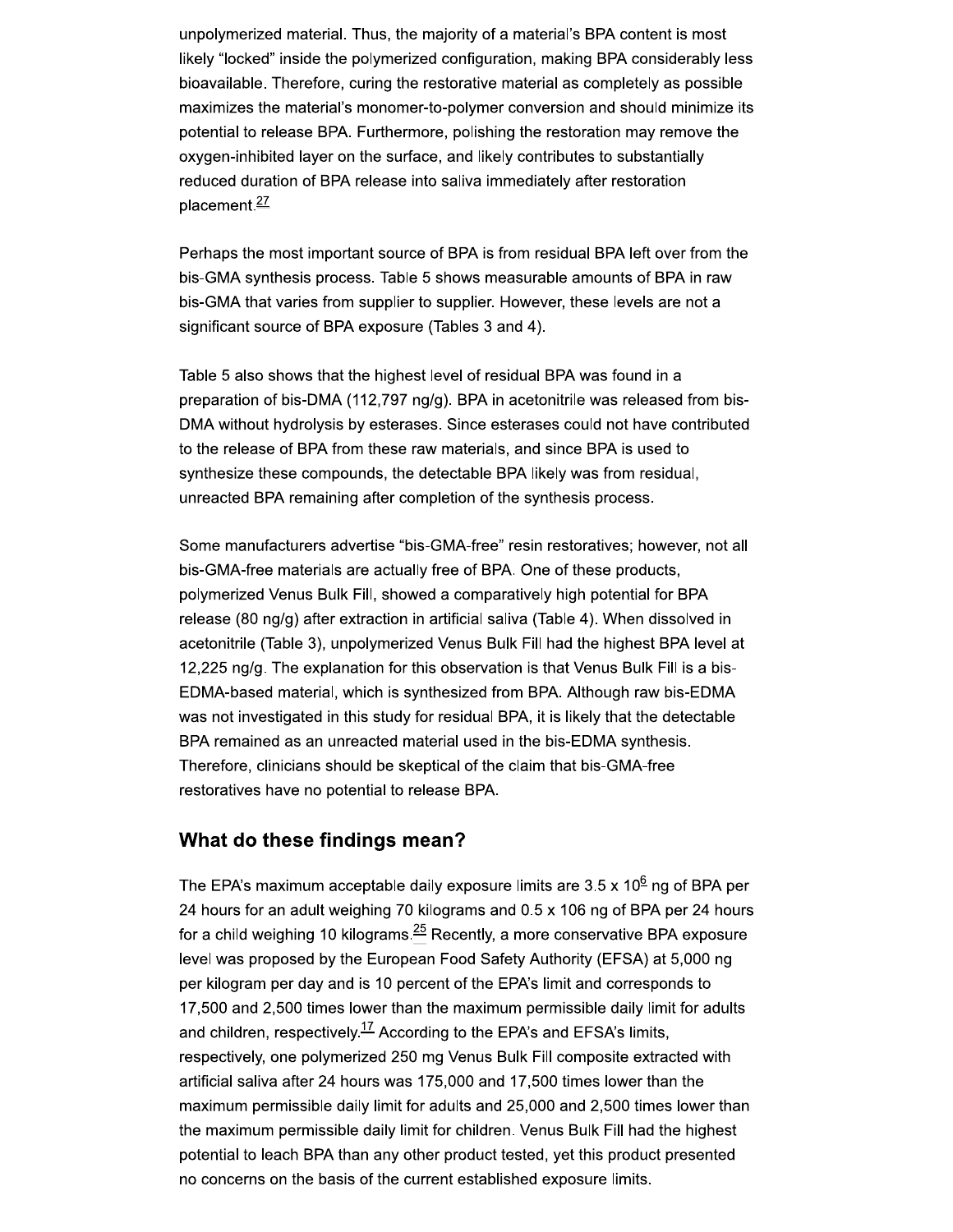Similarly, several polymerized bis-GMA-based products with the lowest extractable BPA levels (at or below 2.0 ng/g) after 24 hours in artificial saliva would produce daily exposure levels that are 7 million and 1 million times lower than the EPA maximum permissible daily limit, and 700,000 and 100,000 times lower than the EFSA's maximum permissible daily limit for adults and children, respectively, from one composite.

### **Conclusion**

This study shows that bis-GMA-based dental restorative materials have the potential to release BPA at a detectable level. Furthermore, bis-DMA and bis-EDMA also demonstrated a high potential to release BPA. All sources of raw bis-GMA had detectable levels of BPA. However, all of the tested dental restorative composites released BPA at levels that are far below the daily exposure limits set by the U.S. Environmental Protection Agency and the European Food Safety Authority.

ADA Laboratory researchers who conducted this study: Amer Tiba, Ph.D., Stephen E. Gruninger and Rashad Vinh. The authors thank Drs. Gary Schumacher and Ray Bowen from the Dr. Anthony Volpe Research Center in Gaithersburg, Maryland.

#### **References**

1. Gruninger SE, Tiba A, Koziol N. Update: Bisphenol A in dental materials. ADA Professional Product Review 2013;8(1):2-5.

2. Bowen RL. Use of epoxy resins in restorative materials. J Dent Res 1956:35:360-9.

3. Bowen RL. Properties of silica-reinforced polymer for dental restorations. JADA 1963;66:57-64.

4. Bowen RL, inventor. Method of preparing a monomer having phenoxy and methacrylate groups linked by hydroxyl glycerol groups. U.S. patent 3179623. April 1965.

5. Olea N, Pulgar R, Perez P, et al. Estrogenicity of resin-based composites and sealants used in dentistry. Environl Health 1996;104(3):298-305.

6. Krishnan AV, Stathis P, Permuth SF, Tokes L, Feldman D. Bisphenol A: an estrogenic substance is released from polycarbonate flasks during autoclaving. Endocrinology 1993;132(6):2279-86.

7. Gilbert J, Doré J-C, Bignon E, Pons M, Ojasoo T. Study of the effects of basic di-and tri-phenyl derivatives on malignant cell proliferation: an example of the application of correspondence factor analysis to structure-activity relationships (SAR). Quant Struct Act Relat 1994;13:262-74.

8. Villalobos M, Olea N, Brotons JA, et al. The E-Screen assay: comparison among different MCF7 cell stocks. Environ Health Perspect 1995;103(9):844-50. 9. Brotons JA, Olea-Serrano MF, Villalobos M, Pedraza V, Olea N. Xenoestrogens released from lacquer coatings in food cans. Environ Health Perspect 1995;103(6):608-12.

10. Ashby J, Tinwell H. Uterotrophic activity of bisphenol A in the immature rat.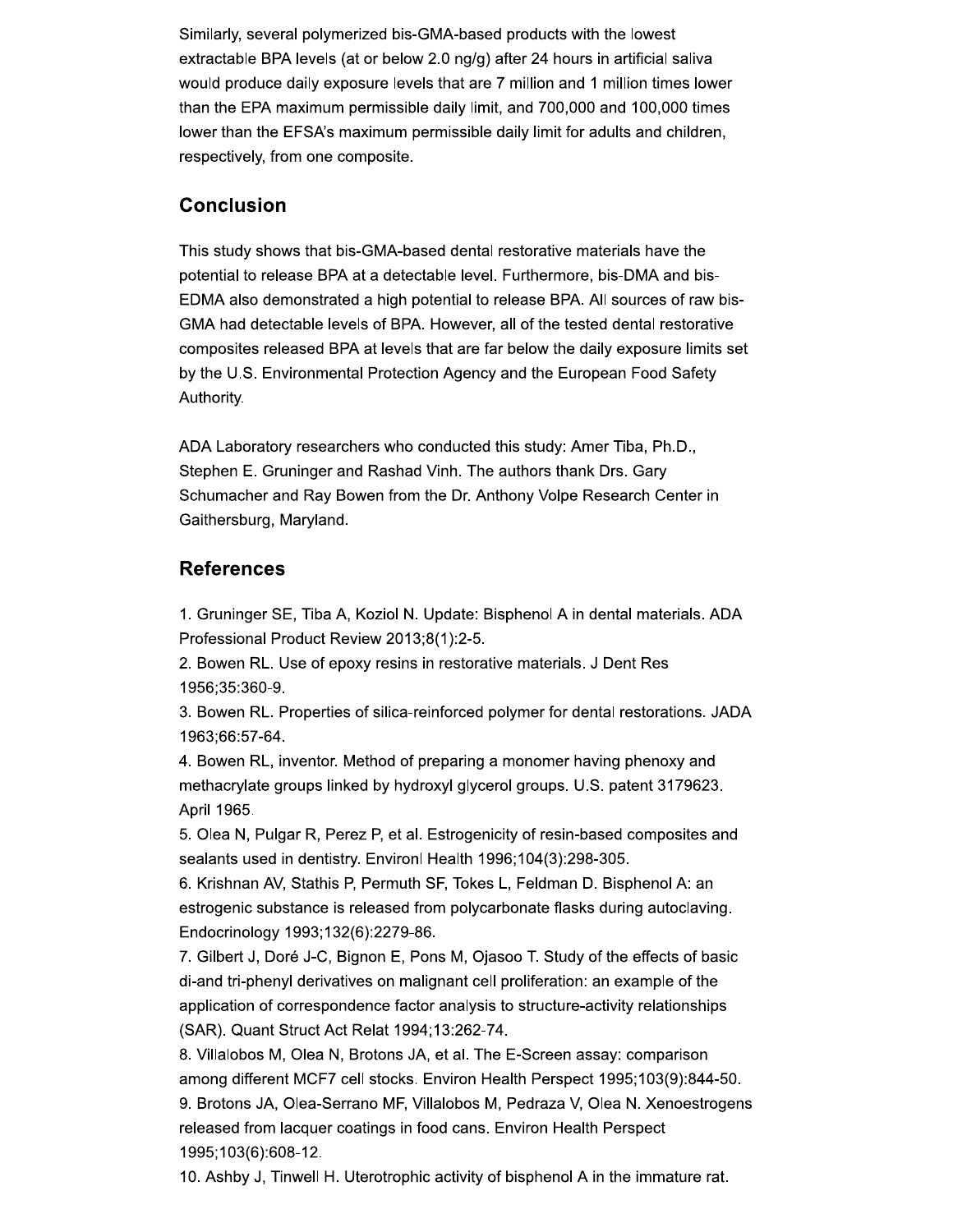Environ Health Perspect 1998;106(11):719-20.

11. Nagel SC, vom Saal FS, Thayer KA, et al. Relative binding affinity-serum modified access (RBA-SMA) assay predicts the relative in vivo bioactivity of the xenoestrogens bisphenol A and octylphenol. Environ Health Perspect 1997;105(1):70-6.

12. Colerangle JB, Roy D. Profound effects of the weak environmental estrogenlike chemical bisphenol-A on the growth of the mammary gland of Noble rats. J Steroid Biochem Mol Biol 1997;60(1-2):153-60.

13. Schafer TE, Lapp CA, Hanes, CM, Lewis, JB. What parents should know about estrogen-like compounds in dental materials. Pediatr Dent 2000;22(1):75-6. 14. Steinmetz R, Brown NG, Allen DL, Bigsby RM, Ben-Jonathan N. The environmental estrogen bisphenol-A stimulates prolactin release in vitro and in vivo. Endocrinology 1997;138(5):1780-6.

15. Safe S. Is there an association between exposure to the environmental estrogens and breast cancer? Environ Health Perspect 1997;105(Suppl 3): 675-78.

16. Raloff J. That feminine touch: Are men suffering from prenatal or childhood exposures to "hormonal" toxicants? Science News 1994b;145:56-8.

17. European Food Safety Authority 2014. Draft Scientific Opinion on the risks to public health related to the presence of bisphenol A (BPA) in foodstuffs;

http://www.efsa.europa.eu/en/consultationsclosed/call/140117.pdf (Accessed June 2, 2014).

18. Ferracane JL, Hopkin JK, Condon JR. Properties of heat-treated composites after aging in water. Dent Mater 1995;11(6):354-8.

19. Ferracane JL. Hygroscopic and hydrolytic effects in dental polymer networks. Dent Mater 2006;22(3):211-22.

20. Gopferich A. Mechanisms of polymer degradation and erosion. Biomaterials 1996;17(2):103-14.

21. Geurtsen W. Substances released from dental resin composites and glass ionomer cements. Eur J Oral Sci 1998;106(2 Pt 2):687-95.

22. Santerre JP, Shajii L, Leung BW (2001). Relation of dental composite formulations to their degradation and the release of hydrolyzed polymeric-resinderived products. Crit Rev Oral Biol Med 12(2):136-51.

23. Atkinson JC, Diamond F, Eichmiller F, Selwitz R, Jones G. Stability of bisphenol A triethylene-glycol dimethacrylate, and bisphenol A dimethacrylate in whole saliva. Dent Mater 2002;18(2):128-35.

24. Kingman A, Hyman J, Masten SA, et al. Bisphenol A and other compounds in human saliva and urine associated with the placement of composite restorations. JADA 2012;143(12):1292-302.

25. U.S. Environmental Protection Agency. Integrated risk information: Bisphenol A (CASRN 80-05-7). http://epa.gov/iris/subst/0356.htm Accessed April 16, 2014.

26. ANSI/ADA Specification No. 41 2005. Recommended standard practices for biological evaluation of dental materials. Section 8.4.3.

27. Anusavice KJ. Phillips' Science of Dental Materials. 11th ed. Philadelphia: Saunders; 2003.

28. Morgan M. Finishing and polishing of direct posterior resin restorations. Pract Proced Aesthet Dent 2004;16(3):211-7.